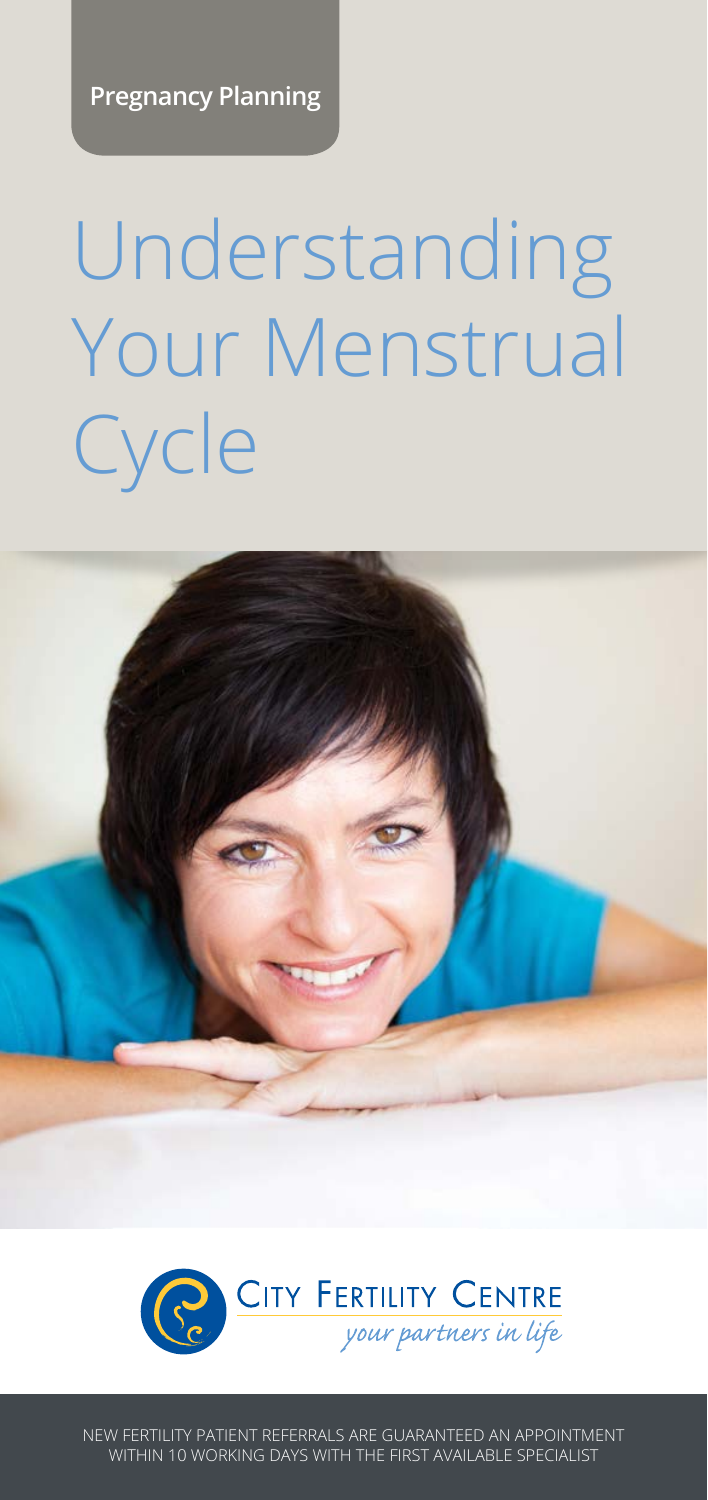## Understanding Your **Menstrual Cycle Diagram** Menstrual Cycle

Females are born with approximately 2 million immature eggs in their ovaries. By the time they reach their first menstrual cycle they have around 400,000 left.

Each monthly menstrual cycle, between 20-30 eggs are selected to become a possible candidate for release. Usually, only one egg is released per cycle.

The average menstrual cycle length is somewhere between 28–32 days and begins day 1 of the "period" or the day you begin to bleed. Cycle lengths may vary shorter or longer than this but this is the average. The "period" usually lasts between 3–7 days. Period pain usually occurs in the first few days as hormones are causing the womb (uterus) to actively shed the lining called the endometrium.

Assuming the woman has a 28-day cycle, her time of ovulation will be around day 14 of her cycle. Ovulation is the release of an egg from the ovary and is the fertile time of a woman's menstrual cycle.

If your period is regular and the length is the same every month, then you can calculate ovulation by counting back 14 days from the end of the cycle. So if your cycle is 32-days long then ovulation will occur around day 18, or if your cycle is 28 days long then ovulation will occur around day 14.

If your cycle is irregular and changes length each month it is much harder to calculate ovulation.

You may notice some changes during ovulation. The cervical mucus will change from being sparse, cloudy and dense to thin, clear and slippery. It is often described as having the appearance of raw egg white. This mucus is sperm friendly and allows the sperm to swim freely and last in this environment. Some women may also experience slight pain during ovulation and may also notice some abdominal bloating. They may also experience breast tenderness. However, some women may not notice any of the above.

Meanwhile, the lining of the uterus is prepared to receive a possible fertilised egg.

Once the egg has been released it can survive for up to 24 hours. The sperm, however, can survive from 3–5 days.



### Optimising Conception

To optimise your chance of becoming pregnant, it is recommended you have unprotected intercourse every 2-days throughout the fertile period. So a woman who has a 28-day cycle and ovulates on day 14 should have intercourse on days 9, 11, 13 and 14 etc. to increase her chances of conception. Fresh sperm is needed in the tubes to meet the egg, so regular intercourse prior to and during ovulation is recommended.

Home ovulation kits are good predictors of ovulation and are available in pharmacies and large supermarkets. They can help to accurately determine the time a woman is most likely to become pregnant. They are a simple urine test and they detect the amount of LH or Luteinising Hormone present, which is needed for the release of an egg. This will peak in the urine 24-36 hours prior to the egg being released.

With each menstrual cycle a normal, healthy, fertile couple has about a 20% chance of falling pregnant. On average 60% fall pregnant after 6 months of trying to conceive and 80% within 12 months.